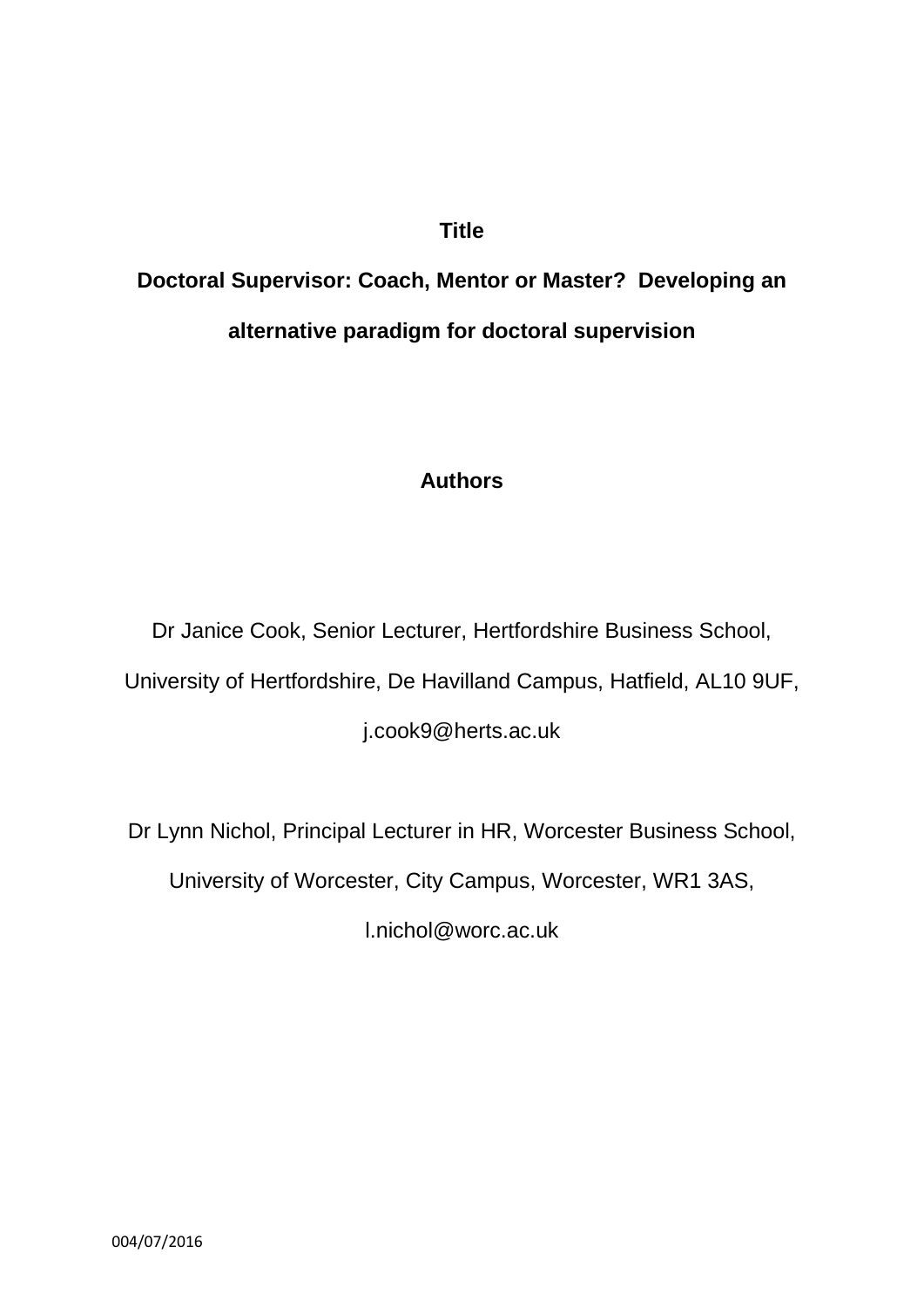## **Abstract**

This working paper is the second in a series of working papers presenting the ongoing findings from a longitudinal research project grounded in exploring the experience of doctoral supervision and developing practice. In the first paper and phase one of this research study, Cook, Nichol and Loon (2014) explored the existing context for doctoral supervision and, drawing from literature on the problematic nature of doctoral supervision and coaching and mentoring, considered the value of drawing on coaching and mentoring models in formulating alternative paradigms for doctoral supervision. This paper reports the findings of phase one, a mixed methods study of experiences of doctoral supervision with supervisors and students in one UK university business school, from which the Collaborative Action Doctoral Supervision conceptual model emerged. The paper also introduces phase two, a collaborative action research study with doctoral supervisors and students who are applying, reflecting on and developing further this doctoral supervision model. We are aiming to answer the question of whether the use of coaching and mentoring in doctoral supervision enables the transfer and sustainability of learning from the doctoral supervision session to outside the experience and improves the quality. Is the doctoral supervisor coach, mentor or master?

#### **Key words**

Doctoral supervision, coaching, mentoring, collaborative action research.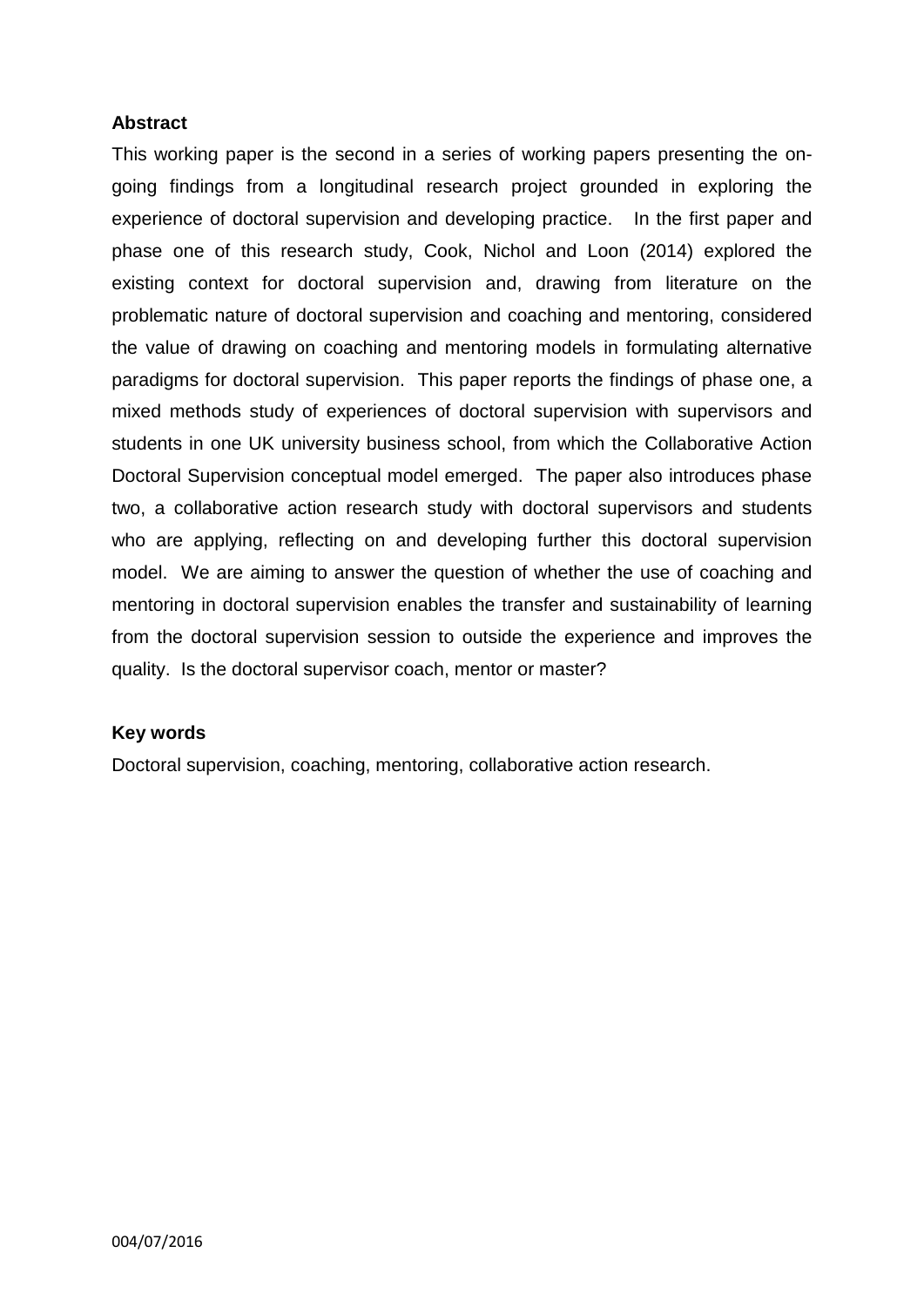#### **Doctoral Supervisor: Coach, Mentor or Master? Developing an alternative paradigm for doctoral supervision**

#### **Longitudinal research study exploring doctoral supervision**

Questions have been raised for some time in UK university business schools about applicability to a new and more diverse current doctoral student body of approaches to doctoral supervision based on the overseeing of inexperienced and young researchers by "a knowing supervisor who passes on knowledge to the unknowing student in a sort of rite of passage" (Bartlett and Mercer 2001). Our research aim is to develop a new model for doctoral supervision which is more appropriate for a wider range of doctoral students including more mature and business experienced individuals. By developing an alternative paradigm for doctoral supervision, we are attempting to answer whether the doctoral supervisor is coach, mentor or master?

This working paper is the second in a series of working papers presenting the ongoing findings from a longitudinal research study grounded in exploring the experience of doctoral supervision and developing practice, specifically the role and responsibilities of both the doctoral supervisor and doctoral student in UK university business schools. In the first paper, Cook, Nichol and Loon (2014) explored the existing context for doctoral supervision and, drawing from literature on the problematic nature of doctoral supervision as well as literature on coaching and mentoring, considered the value of drawing on coaching and mentoring models in formulating alternative paradigms for doctoral supervision. This second paper provides a reminder of the theoretical base for our research study, a brief summary of the Phase One findings and an outline of the research design for Phase Two.

#### **Theoretical base for our research study**

Whilst it is difficult to source a breadth of literature relevant to the aim of this research study, Cook, Nichol and Loon (2014) did highlight the work of Lee (2008) which begins to engage with the concepts of coaching and mentoring. In particular, she focuses on developing a relationship and one of her five areas of influence is emancipation which identifies the supervisory role as a mentoring process encouraging self-discovery and self-experience and supporting the doctoral student's move from dependence to self-direction. This definitely aligns itself to current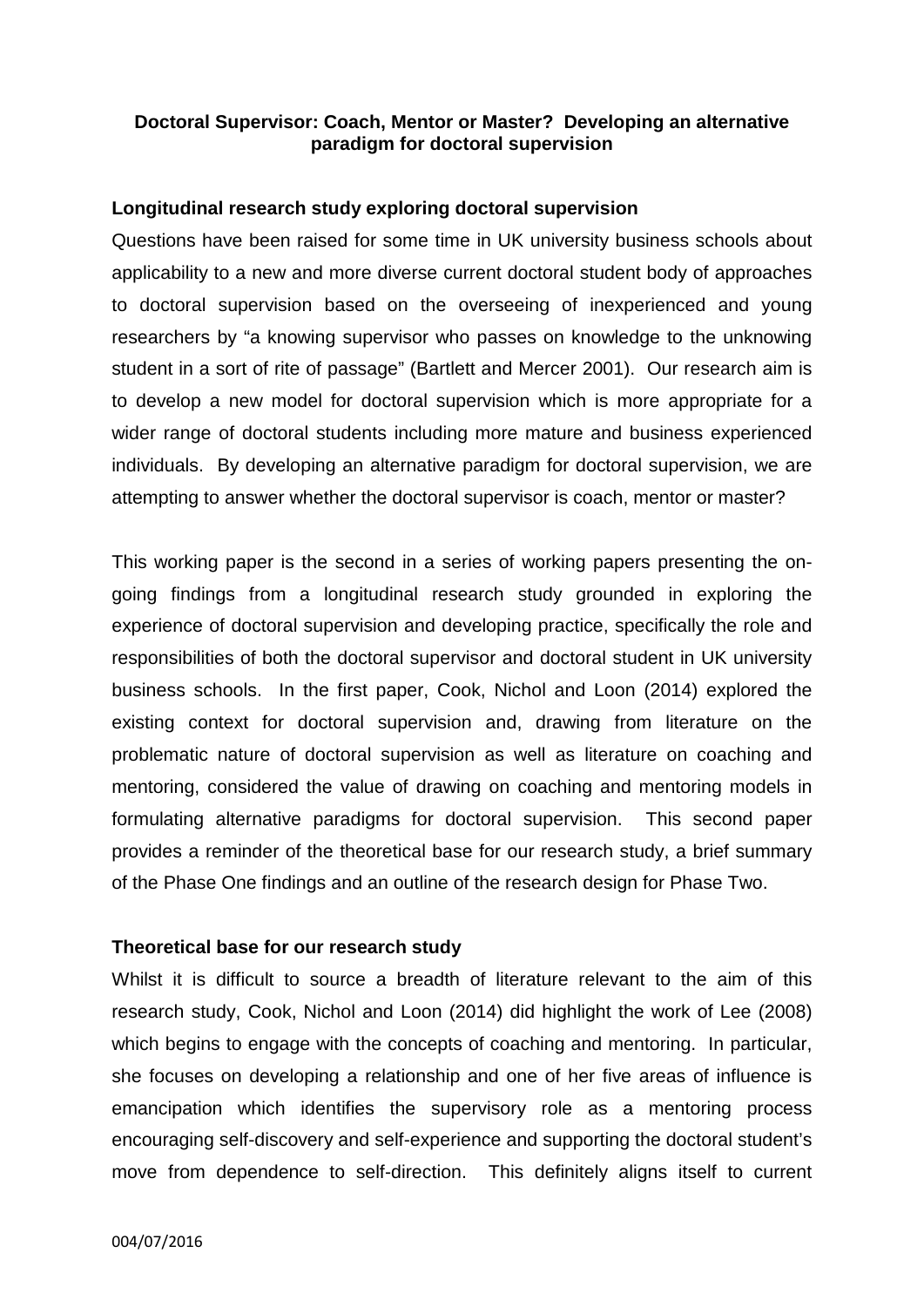coaching and mentoring research and theory. Drawing on Pearson and Kayrooz (2007), Lee suggests a supervisor should mentor the candidate, whilst coaching the research study. However, Lee (2008) foresees problems with the model suggesting that the mentoring role may go well beyond what some supervisors feel is appropriate to expect or provide, perhaps indicating entrenchment in a discipline focused approach to supervision. Lee's (2008) work clearly recognises that in the traditional PhD programme there is much scope for supervisors to concentrate on developing the student and enabling their progression from dependence to independence. However, the willingness of doctoral supervisors to implement such an approach may be varied even though the changing market place of doctoral students seems to be indicating that change is needed.

Cook, Nichol and Loon (2014) stated that "with doctoral supervision taking place in an educational environment, this may encourage both the student and the supervisor to view this process as didactic as opposed to an environment which aims to facilitate the student to learn and develop as an independent researcher. It is how directive and non directive processes work together with the supervisor sharing advice and guidance whilst creating the space for the student to be independent/creative which is of interest to our study."

They identified that "Cook's (2011) Collaborative Action Coaching for Leaders model (Figure 1) combines both directive and non-directive approaches through a collaborative approach between the coach and the client; a model which emphasises the need for the coach and the client (or, in this study, the supervisor and the student) to work collaboratively with both individual and shared responsibilities. The purpose of the model is to enable the transfer and sustainability of learning outside the coaching session, a seemingly important element for developing independent doctoral researchers through the doctoral supervision process. Cook's (2011) model suggests that it is this collaborative action which enables the transfer and sustainability of learning from the coaching session to outside the session" or, in this study, the doctoral supervision session. As Cook's (2011) model was originally developed for a business coaching context, this seemed to provide a suitable theoretical base to assist with answering our research question in a UK university business school environment.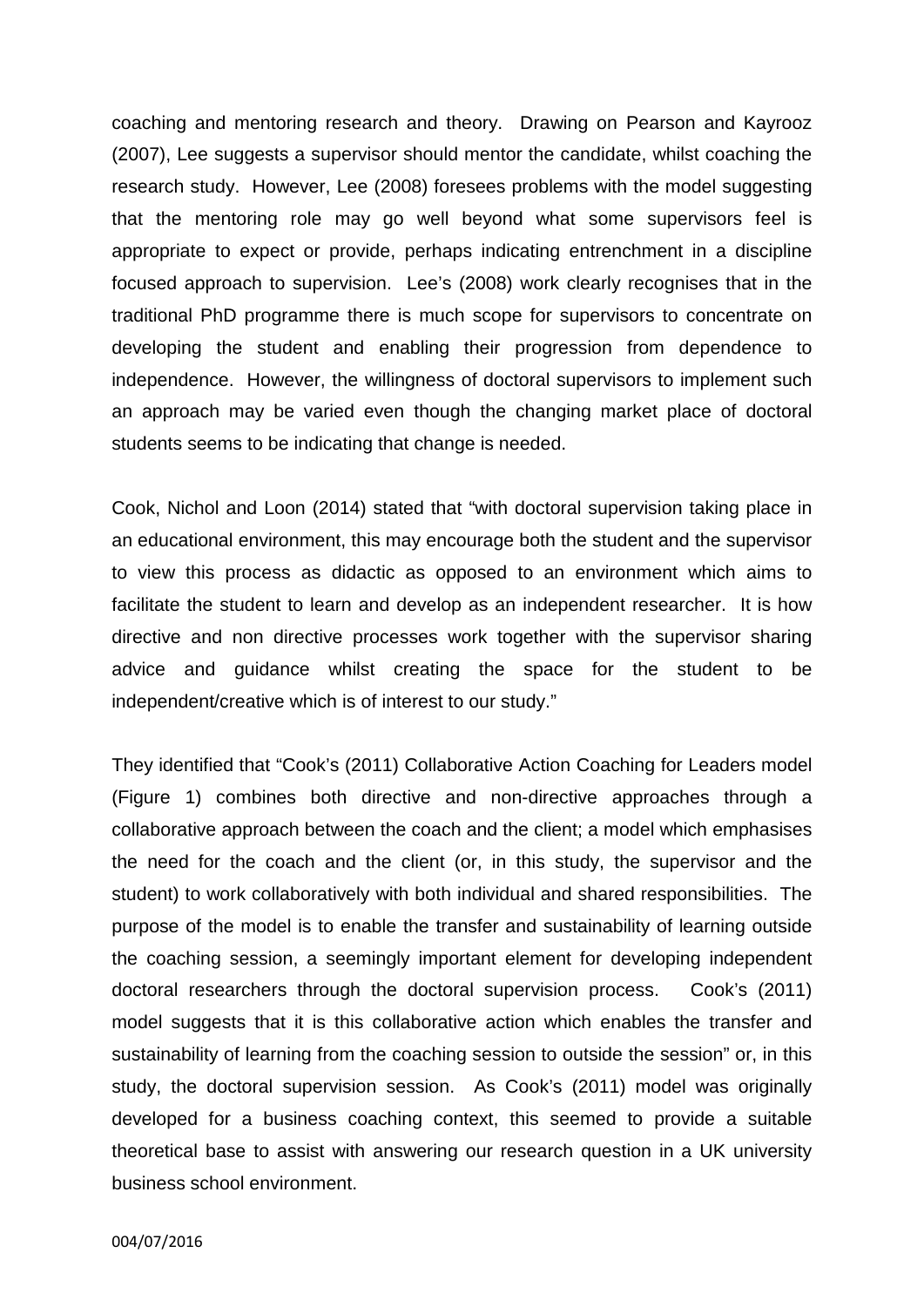

*Figure 1: Collaborative Action Coaching for Leaders (Cook, 2011)*

## **Brief summary of findings from Phase One**

We are in the process of developing a journal article on the findings from Phase One and therefore can only present a brief summary in this working paper. We will expand on this in our conference presentation as a further taster for our article and for discussion in the session.

Phase one was a mixed methods study of experiences of doctoral supervision with supervisors and students in one UK university business school, from which the conceptual Collaborative Action Doctoral Supervision Model emerged (see Figure 2 below) following a thematic analysis process (Braun and Clarke, 2006). Phase one explored and confirmed the value for doctoral supervision of using Cook's (2011) Collaborative Action Coaching for Leaders model.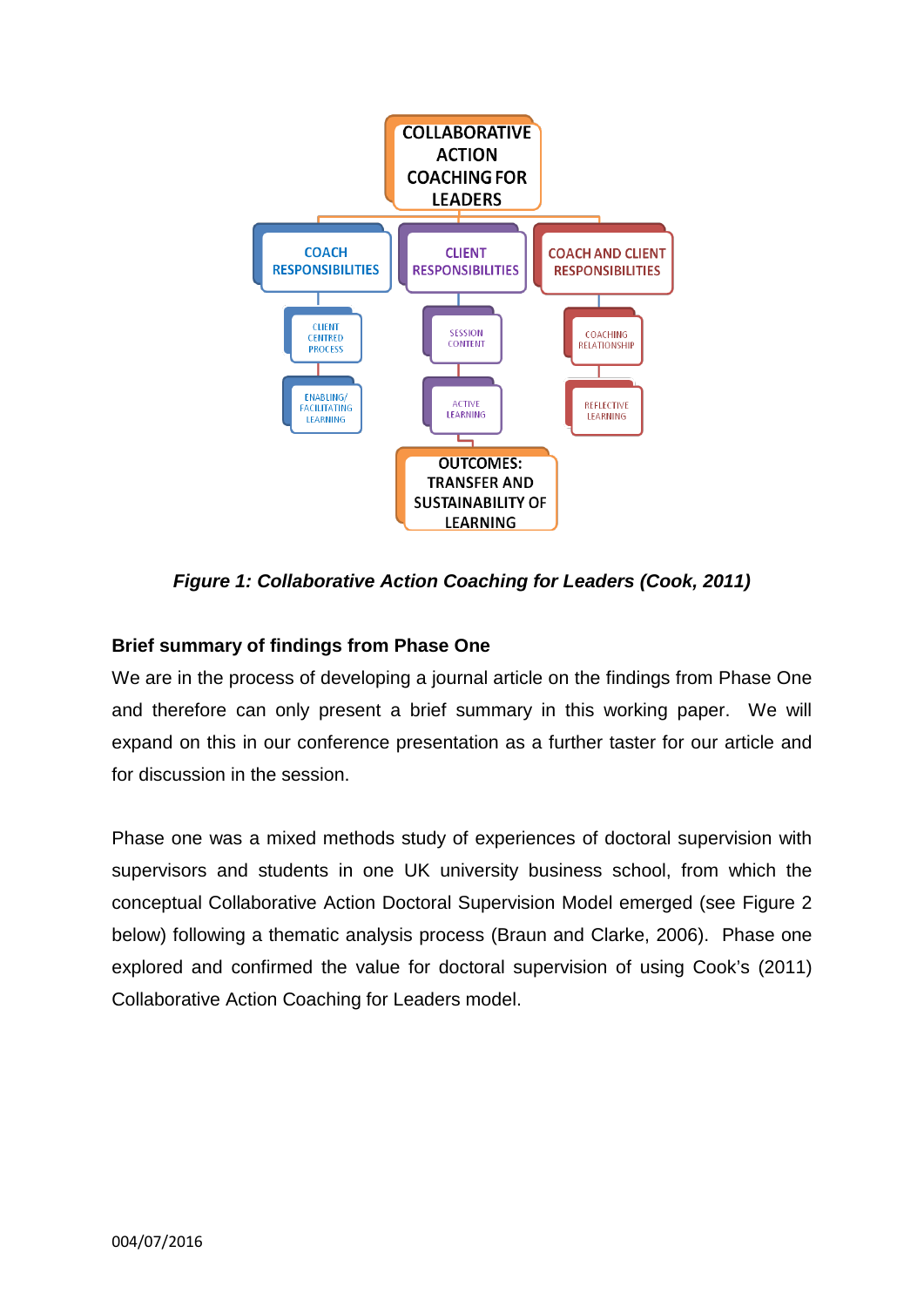

#### **IMPACT: TRANSFER AND SUSTAINABILITY OF LEARNING**

# *Figure 2: Collaborative Action Doctoral Supervision conceptual model (authors' own)*

As Figure 2 above illustrates, this newly developed conceptual model contains a range of individual and shared responsibilities for both the doctoral supervisor and student. This creates an overall collaborative process and relationship to enable transfer and sustainability of learning enacted in the supervision session to outside the experience. There are eleven themes of responsibility which have emerged from phase one as well as identified skills to enable implementation of the conceptual model by both doctoral supervisors and students.

#### **Doctoral supervisor responsibilities and skills**

Overall, the five themes of responsibility for doctoral supervisors are indicating a process and relationship more aligned to coaching and mentoring than historical doctoral pedagogy; although the work of Lee (2008) mentioned above has some similarities. For example, the model includes both directive and non directive processes of enabling learning with the supervisor providing advice and guidance from their experience as well as asking key questions to enable the students to develop as independent researchers. The possible challenges for implementing these themes include: clarity by the supervisor at the initial contracting stage of the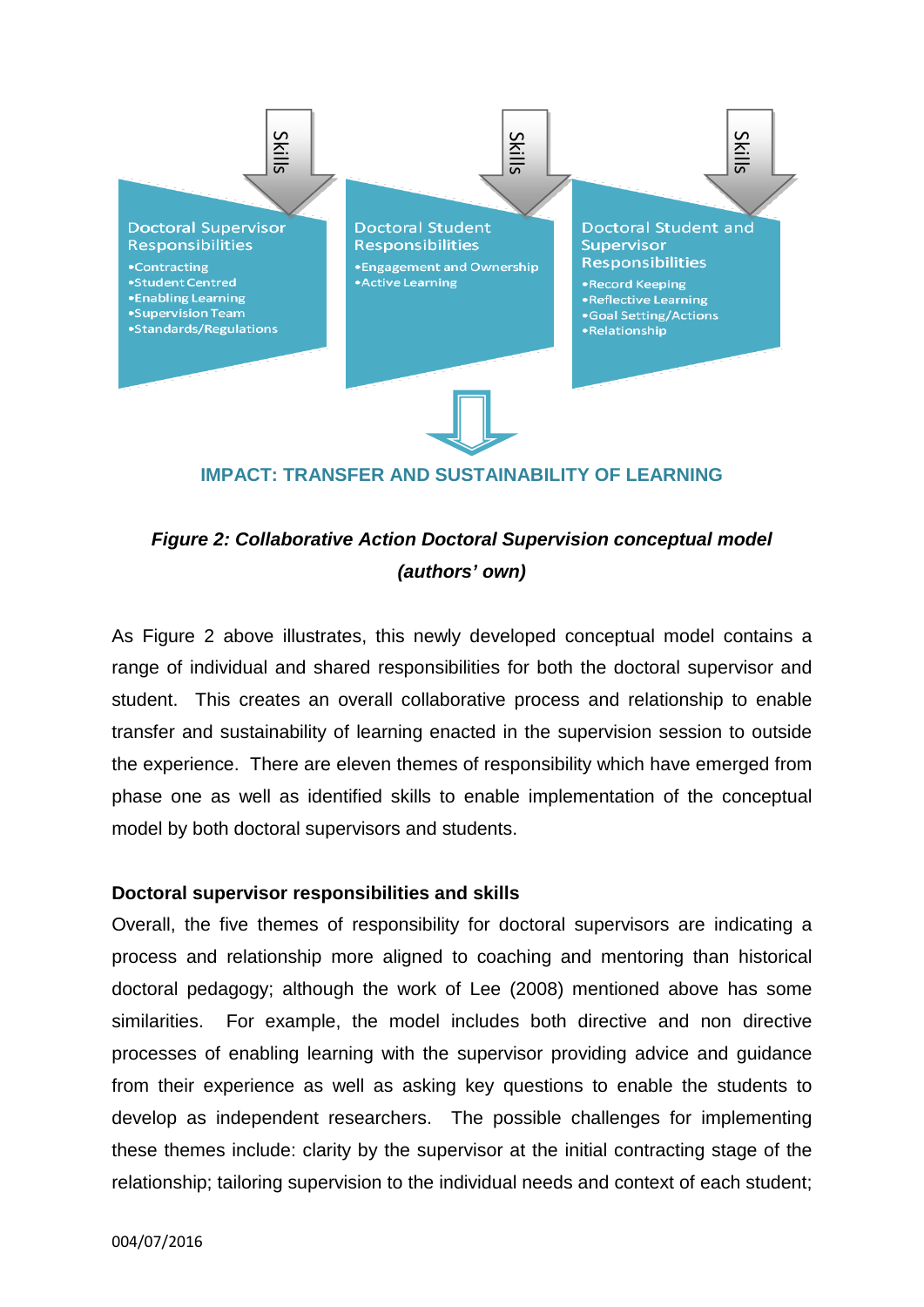enabling the student to learn and develop as a researcher by creating the right balance of challenge and support; creating a balanced supervision team according to the needs and context of the individual student; and, finally, ensuring that the student complies with university standards/regulations.

The data also indicated that enabling of learning in such a unique context requires an extensive range of skills, not just limited to delivering content from the supervisor's area of expertise. They include listening, use of silence, empathy, open questioning, and reflective observation. All coaching and mentoring skills.

## **Doctoral student responsibilities and skills**

The data found that the supervisor creates the environment for the 'meeting of the minds' where the student can evaluate options and make informed decisions. In order to do this well, the student needs to be engaged, owning their work and actively learning from doctoral supervision. These were key in terms of enabling transfer and sustainability of learning from the supervision discussions. In terms of skills development, the students need help in maximising the opportunities that supervision provides including the interface between themselves and the supervisory team.

#### **Doctoral student and supervisor responsibilities and skills**

Also emerging from the data in phase one were some shared responsibilities for both the supervisor and the student. This collaboration in four areas is also enabling the transfer and sustainability of learning for the doctoral student. Collaboration to achieve the shared goal of doctoral completion was seen as a joint responsibility as was record keeping which is often traditionally seen as mainly the student's responsibility. Similarly, reflective learning was seen as part of the student's development as a researcher, the data indicates the important of both parties reflectively learning to enable the supervision process and relationship to develop positively and effectively. With regard to relationship, it was found to be important for supervisors and students to be connected 'personally, intellectually and politically' in a long-lasting and formative relationship.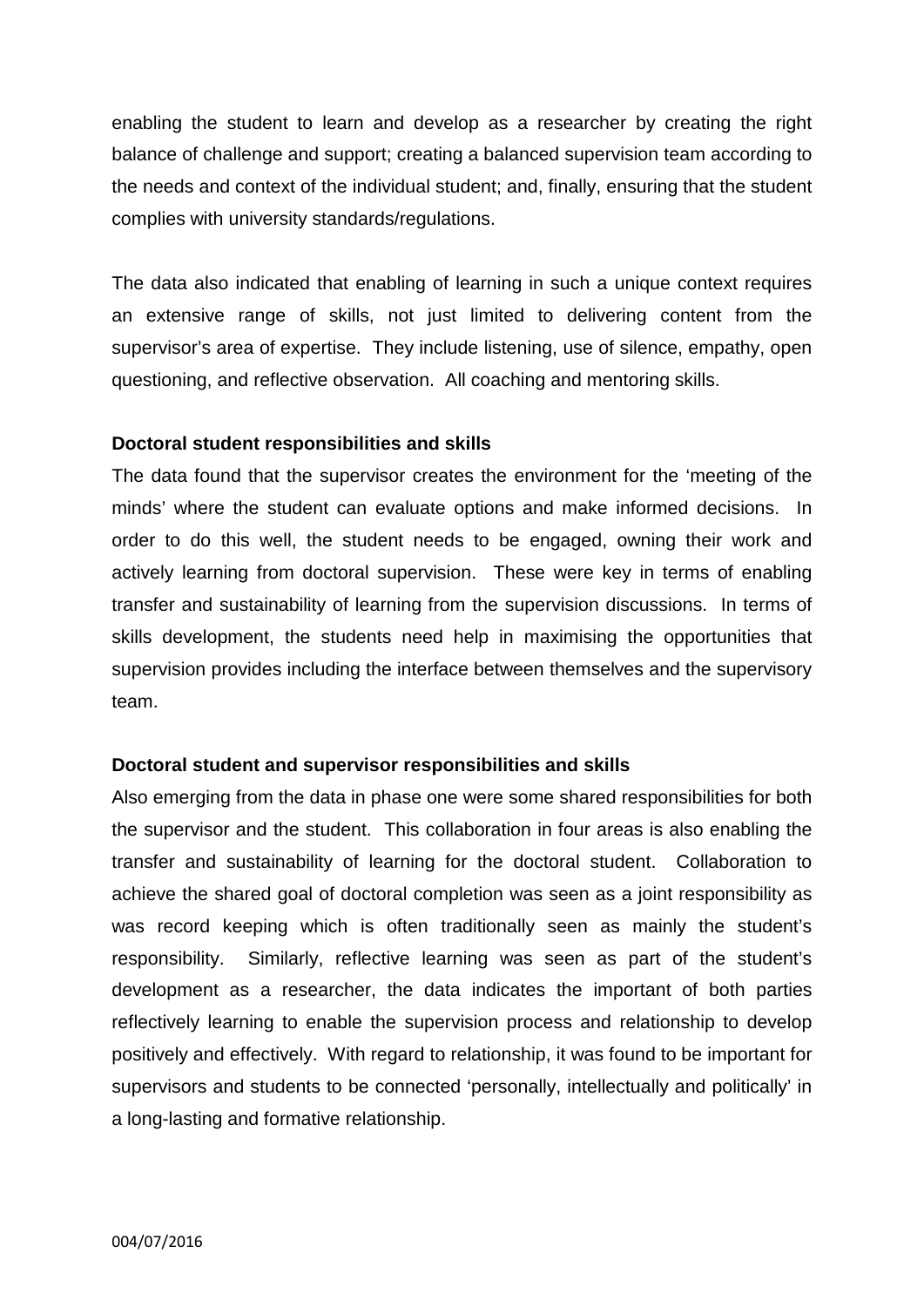Two areas emerged where both supervisor and student require the same skills; feedback skill with both parties seeking and providing appropriate feedback; and reflective learning skills.

Phase one was conducted in only one UK university business school and, as planned, delivered a suitably robust conceptual model to be used as a starting point (Bassey, 1998) for phase two of our research study. Phase two will be a collaborative action research study with doctoral supervisors and students applying, reflecting on and developing further this doctoral supervision model.

#### **Phase two research design**

In phase two we are seeking to answer the question: can the use of coaching and mentoring in doctoral supervision in UK business schools enable transfer and sustainability of learning for doctoral students and higher quality supervision? It will be a longitudinal collaborative action research study over a period of approximately 18 months within a social constructivist paradigm (Cresswell, 2009) and is a form of 'practical' action research that aims to change and/or improve practice within a group (Carr and Kemmis, 2004). Kemmis and McTaggart (1988) state that it is not action research unless it is collaborative; McNiff and Whitehead (2006) prefer participatory action research. Cook (2011, p41) suggests that "collaborative implies more of a commitment (both emotionally and practically) than participatory as well as a sharing of responsibility" which is important in this study.

Our study will follow Bassey's (1998, p93-108) eight stages of enquiry as slightly modified by Robson (2002, p218), originally developed in the teaching world which is relevant for this study both in terms of the Higher Education environment as well as the use of coaching and mentoring. The starting point (the first stage) for the collaborative action research process will be the Collaborative Action Doctoral Supervision conceptual model (Figure 2 above). This model will be applied and developed by supervisors during two action research cycles. Supervisors and students will be able to develop their practice as well as contribute to the development of a model.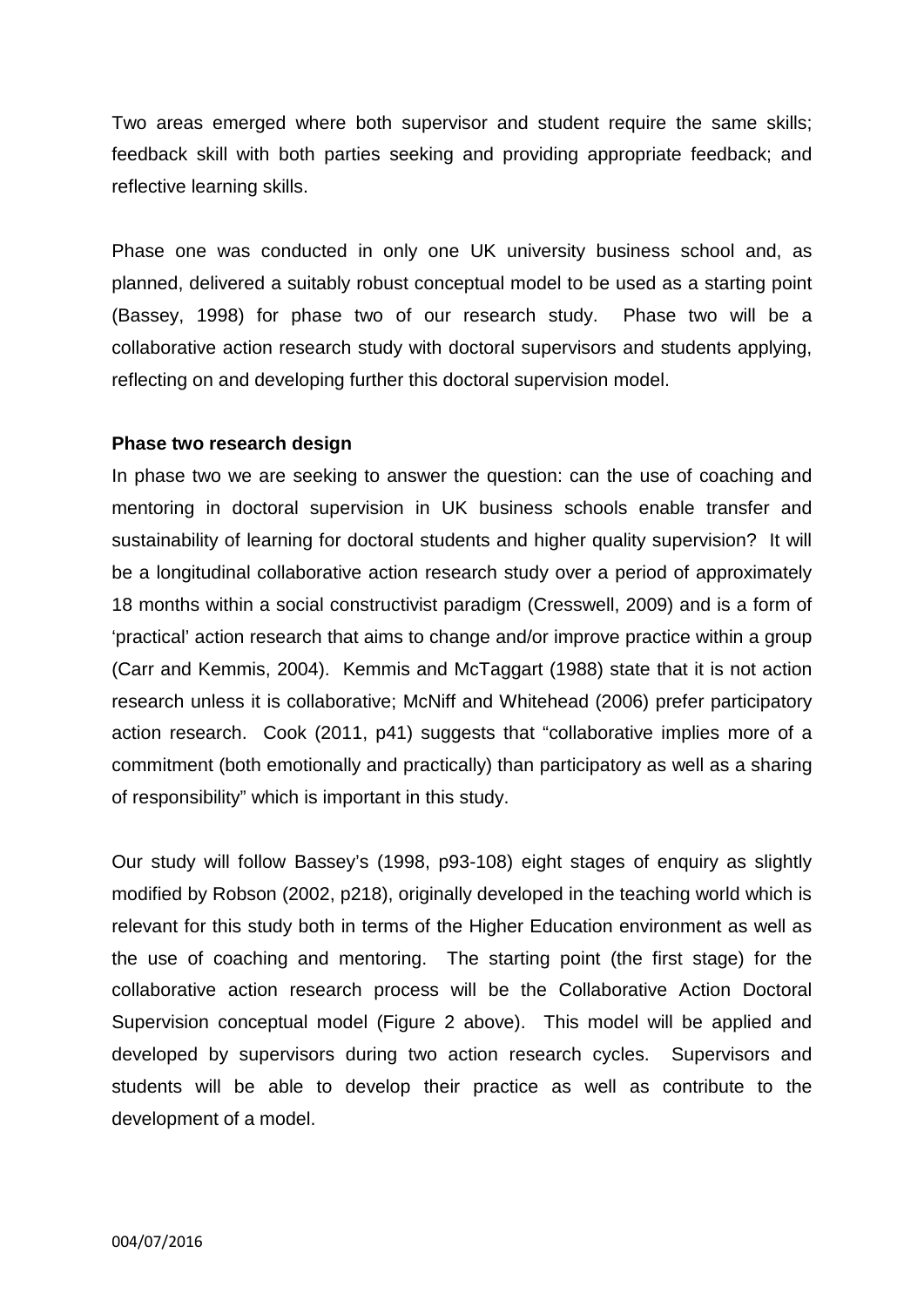The main data collection methods will be research diaries completed by supervisors as well as feedback/reflection forms completed by students. With regard to the research diaries, Cox (2005, p260) in her mentoring research suggests that "the regular use of a reflective practice tool or model makes learning from experience a more reliable and faster method of gaining access to necessary knowledge and wisdom about our work processes and about ourselves". The feedback/reflection form for students will be designed around the Collaborative Action Doctoral Supervision conceptual model including specifically transfer and sustainability of learning. Supervisors will have a discussion with the students about the content of their feedback and include any reflections on these discussions in their research diary. As in phase one, a thematic analysis approach will be adopted, drawing on the work of Braun and Clarke (2006) to ensure a robust and thorough approach to the data analysis process.

A total of eight to ten supervisors will be recruited on a voluntary basis from a range of UK university business schools from various professional fields to enhance the generalisability of the findings (McNiff, 2013). A robust ethics approach will be adopted as outlined by Cook (2010) in her model of "creating a strong ethical environment for collaborative action research in coaching" which includes 'surface, non-surface and situational' elements. Ethics approval by Worcester Business School is in place and participant recruitment has commenced. Figure 3 below is a map of the research process illustrating the stages of the two action research cycles; because of the potentially dispersed geographical location of the participating supervisors, it may not be possible to hold a group session for all of them but every attempt will be made following the second data analysis process.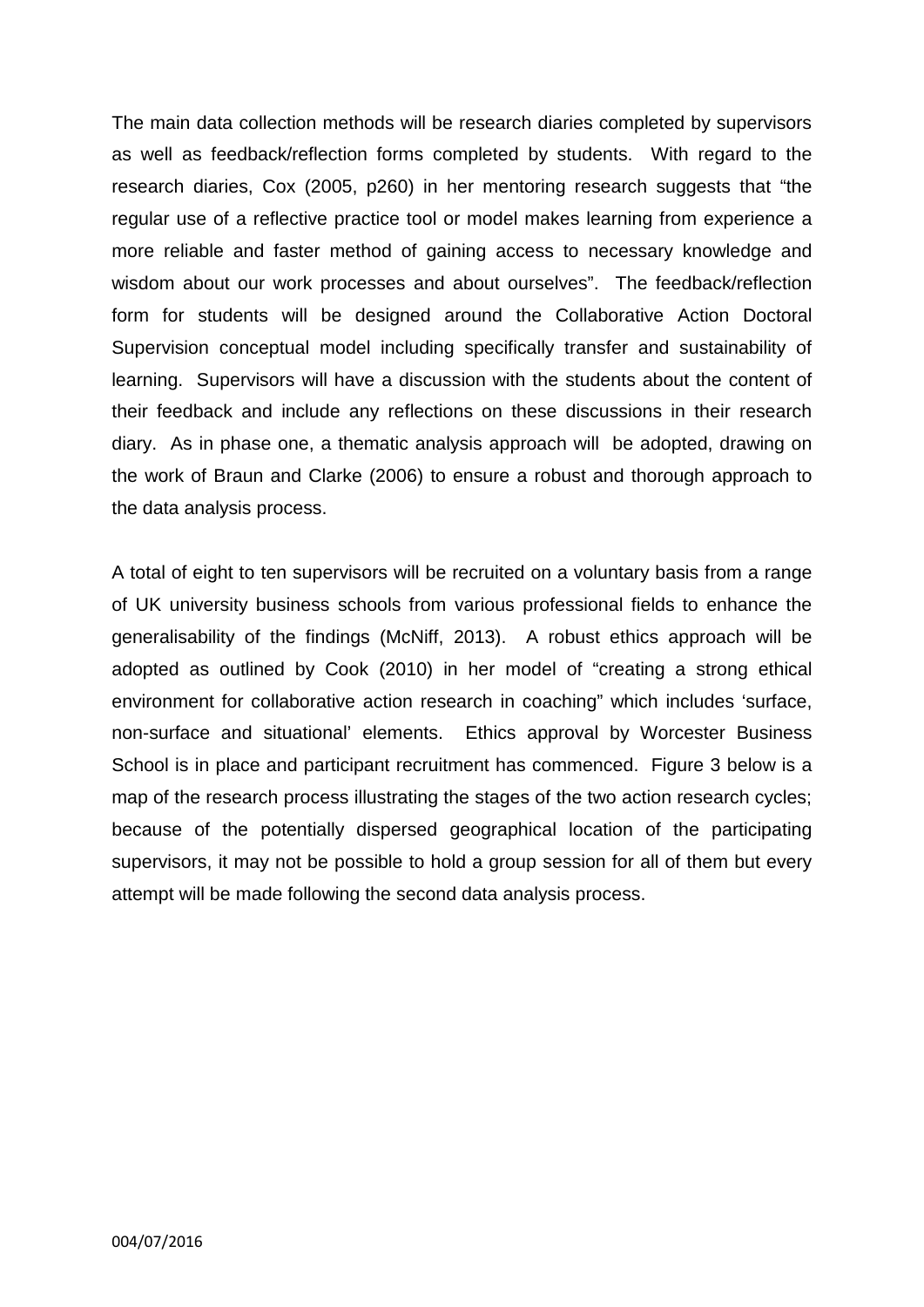

*Figure 3: map of phase two collaborative action research process*

This is a fairly challenging collaborative action research environment as the collaborative researchers are across a range of organisations and it is only the research team and the conceptual model which are linking them together for the purposes of this research study. To help meet this challenge, one member of the research team will not be a collaborative researcher and will concentre on briefing participants on the conceptual model and the research design both initially and will be a point of contact for all collaborative researchers throughout the action research process; the other member of the research team will be a collaborative researcher, experiencing firsthand the data collection and action research processes. These roles and responsibilities will be reviewed upon completion of the first action research cycle.

#### **Implications for doctoral supervision practice**

As stated in Cook, Nichol and Loon (2014), "the existing literature suggests that the growth of professional and practice based doctorates and the diversification of the student populations has created a situation where the existing models of supervision, often based on the dominant Oxbridge model, have questionable relevance to the student, the supervisor(s) and to the contemporary higher education context (Lee,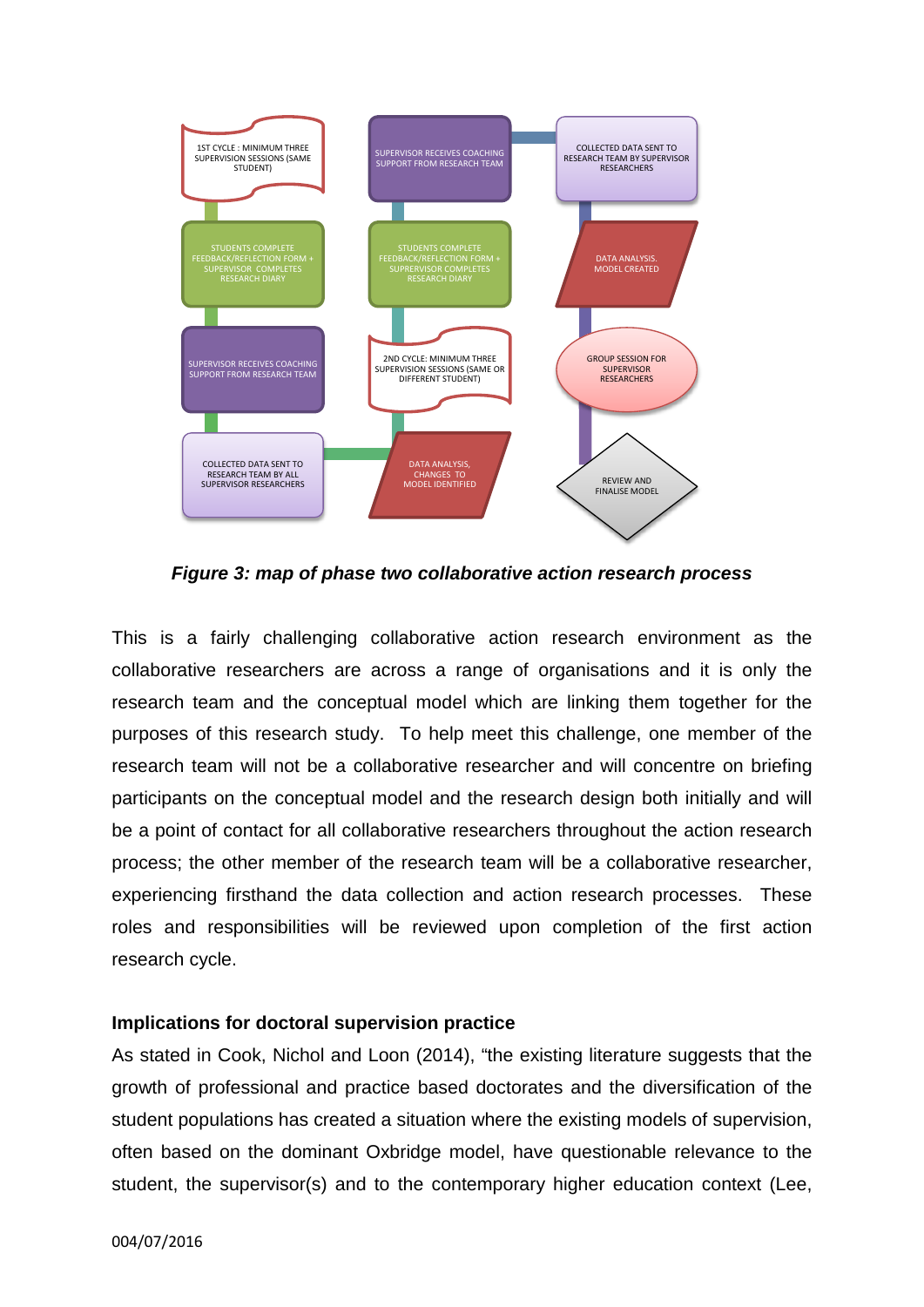2008; Zeegars and Barron, 2012)". This indicates a need to explore and develop an alternative approach to doctoral supervision which is more relevant, appropriate and marketable. Whilst collaborative action research across a range of UK university business schools and doctoral supervisors and students is challenging, it is intended that phase two of this research study will actively contribute to the development of an alternative paradigm for doctoral supervision. We are aiming to answer the question of whether the doctoral supervisor is coach, mentor or master which seems to be much needed in the doctoral pedagogy and in UK business schools with the changing student demographics. At the same time, we are developing a model which aims to use coaching and mentoring to enable the transfer and sustainability of learning from the doctoral supervision session to outside the experience and the improvement of quality. Phase one of our research study suggests that we will also be making recommendations regarding the skills needed to implement this new model which will be of use to any UK business schools considering applying this model to their doctoral supervision practice.